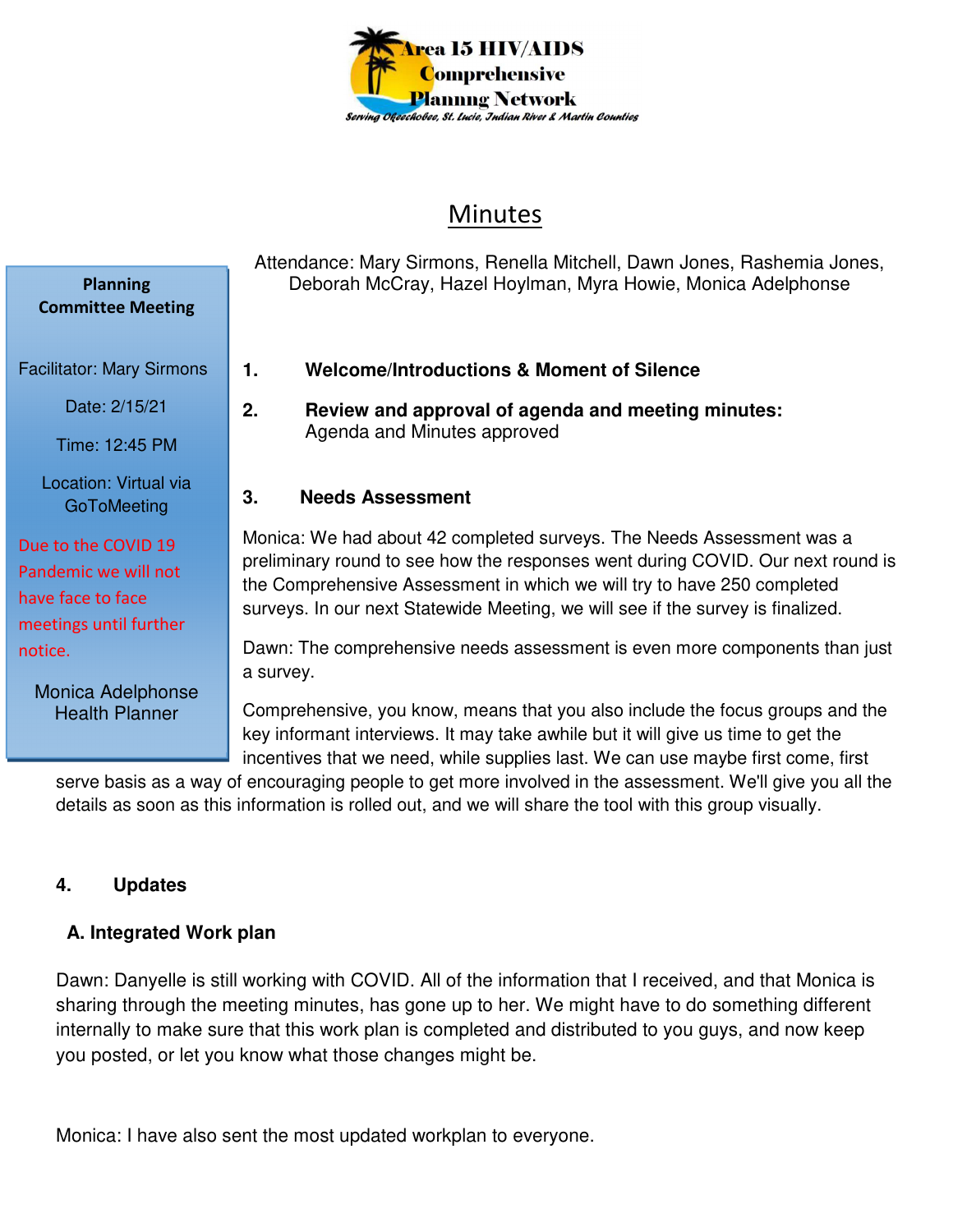## **B. Test & Treat, PrEP, PEP**

Dawn: Martin County: 1 Test and Treat, 5 Prep, 0 Pep Indian River County: 1 Test and Treat, 3 Prep Okeechobee: 1 Test and Treat, 1 previous positive linked into care

Dawn: For Care Connection: Alejandro distributed his report, and that report covered a six month period, which gave us a high rating above the state average, 96.97% for the entire area. So by county, Saint Lucie was 100% Martin 100% Indian River 94.12% Okeechobee 83.33%. We give kudos to the linkage staff.

## **C. HIV Prevention Activities**

Renella: Eric and I discussed updates on a poster that we are trying to create.

Hazel: On Friday and Saturday we were able to get 190 people vaccinated. The pastors are trying to come together to get 300 done this Saturday.

## **6. Open Discussion**

Mary: I would like to introduce Myra to everyone and have her introduce herself.

Myra: I have been with the company [Florida Community health center] for 22 weeks and I am the outreach and enrollment coordinator. So I'm responsible for all of our community outreach efforts and our very first initiative is PrEP HIV prevention. I have a team that goes out to the community of Pahookee and Fort Pierce and educates people on healthy sexual behaviors.

Mary: Can we have your team present at the next meeting? To talk about for 15 minutes what they are doing and where they will be going?

Myra: Yes, absolutely. And the next event we are going to have is on the 24th, where we are partnering with Pastor Hazel and people within the community she is already affiliated with.

Mary: So thank you very much and Monica will have you on the schedule for the next meeting, which will be on the 15th.

Hazel: One of the great things about Myra's team is that there is a person who is on PrEp, who is there to help people get on PrEP from A to Z and to followup, which is very important for adherence.